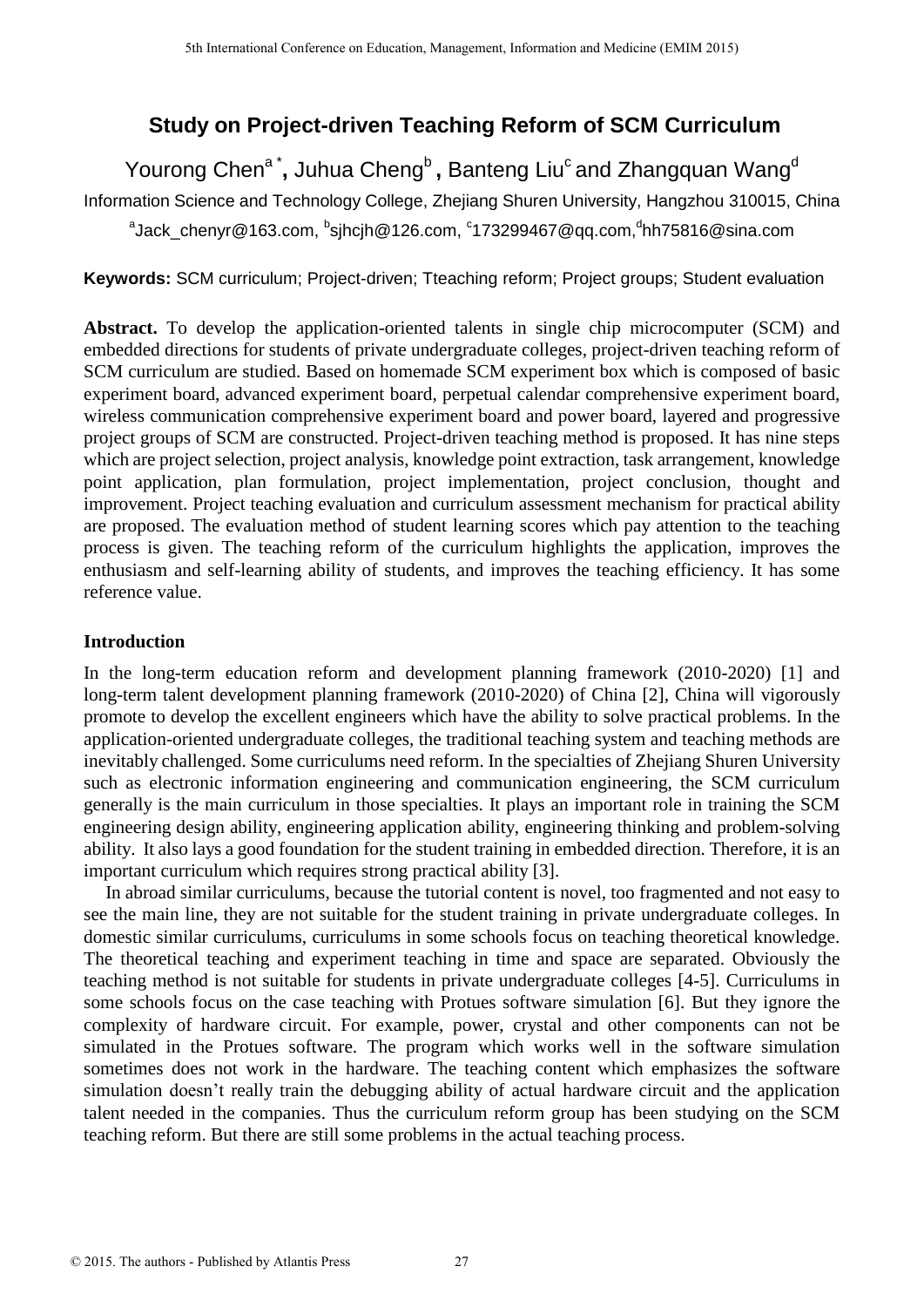1. Compared with students in some domestic famous universities, the overall quality of students in private undergraduate colleges still has some gaps. Their self-learning and self-discipline abilities are much poorer. It needs to further stimulate the student interest and train the self-learning ability.

2. In the teaching process, students only do some simple experiments in the laboratory, and lack a large number of comprehensive practical experiments. It is far from meeting the target which is to develop product design ability.

3. Because the laboratory equipment and tutorials are limited, the teaching still focuses on Protues software simulation.

To overcome the above three problems, project-driven teaching reform of SCM curriculum is studied. Base on the homemade SCM experiment box, the layered and progressive project groups are constructed. The project-driven teaching method is proposed. Project teaching evaluation and curriculum assessment mechanism for practical ability are reformed and improved. Finally the reform content of SCM curriculum improves the teaching efficiency, mobilizes the enthusiasm of students and lays the foundation for the promotion.

#### **Introduction of SCM Experiment Box**



Figure. 1 Homemade SCM experiment box

The SCM experiment box based on 51 single chip microcontroller of Hongjing Technology Limited Company has been successfully developed. As shown in fig.1, basic experiment board, advanced experiment board, wireless communication comprehensive experiment board, power board and perpetual calendar comprehensive experiment board are distributed from top to bottom and from left to right in the experiment box. The power board is composed of SCM smallest system, power supply module, multiplexers, 232 module and other components. Its main function is to download program and provide power for the experiment boards. The basic experiment board is composed of SCM smallest system, seven-segment LED, latches, LED lights, relay, buzzer and other components. The board achieves the functions such as water lights, seven-segment LED display, buzzer switch and relay switch. The advanced experiment board is composed of SCM smallest system, 4\*4 matrix keyboards, DA conversion module AD0804, AD conversion module DA0832, 1602 display module and other components. The board achieves the functions such as 1602 display controlled by keyboards, DA conversion and AD conversion. The perpetual calendar comprehensive experiment board is composed of SCM smallest system, temperature sensor DS18B20, clock module DS1302, 12864 display module, external program memory 24C00 and other components. The board achieves the functions such as perpetual calendar and temperature display in the 12864 screen. The wireless communication comprehensive experiment board is composed of SCM smallest system, zigbee wireless communication module, NRF905 wireless communication module and other components. The board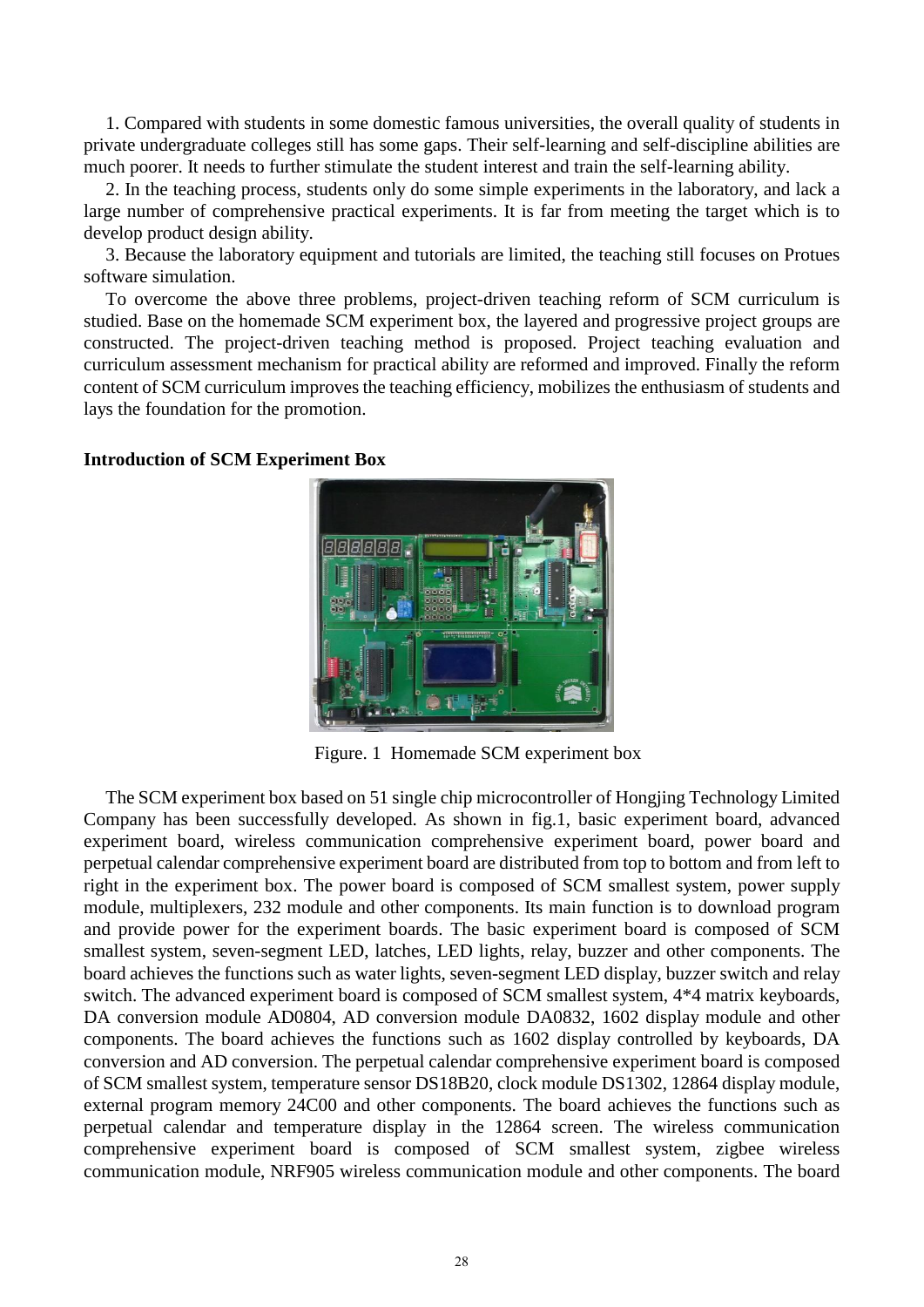realizes the functions of wireless communication and control. In summary, the SCM experiment box creates the condition for the realization of project teaching in the SCM curriculum.

### **Teaching Reform**

Based on the homemade SCM experiment box, the following three aspects are studied [7-10]. The contents are as follows.

Layered and progressive project group construction of SCM. Teaching resources in the traditional teaching mode are simple and poor interactive. They are not suitable for the project-driven teaching. Therefore, according to the difficulty degree of curriculum knowledge and the four experiment boards which are basic experiment board, advanced experiment board, perpetual calendar comprehensive experiment board and wireless communication comprehensive experiment board, the teaching content is decomposed into project groups of three levels. They are basic project group, advanced project group and comprehensive project group. In the classroom teaching, the theoretical teaching and practical project are combined closely. Everyone is equipped with an experiment box and independently design the program.

| Project group                  | Related<br>Hardware                                               | Project Content                                                   | <b>Related Knowledge</b>              | Class<br>hour           |
|--------------------------------|-------------------------------------------------------------------|-------------------------------------------------------------------|---------------------------------------|-------------------------|
| Basic project<br>group         | <b>Basic</b><br>experiment<br>board                               | (1) schematic design experiment                                   | Protel99 software application         | $\overline{2}$          |
|                                |                                                                   | (2) package library design<br>experiment                          | Protel99 software application         | 3                       |
|                                |                                                                   | (3) PCB design experiment                                         | Protel99 software application         | 3                       |
|                                |                                                                   | (4) hardware experiment<br>Circuit welds and debugs               |                                       | 3                       |
|                                |                                                                   | (5) I/O port application experiment<br>I/O port output principle  |                                       | 3                       |
|                                |                                                                   | (6) water light experiment                                        | I/O port output principle             | $\overline{3}$          |
|                                |                                                                   | (7) buzzer experiment                                             | I/O port output principle             | 3                       |
|                                |                                                                   | (8) independent key experiment                                    | $\overline{I/O}$ port input principle | $\overline{3}$          |
|                                |                                                                   | (9) interrupt system experiment                                   | Interrupt system principle            | 3                       |
|                                |                                                                   | (10) timer and counter experiment                                 | Timer principle                       | 3                       |
|                                |                                                                   | $(11)$ 7 digital tubes experiment                                 | Digital tube principle                | 3                       |
|                                |                                                                   | (12) uart communication experiment                                | Uart principle                        | $\overline{3}$          |
|                                |                                                                   | (13) comprehensive experiment                                     | Comprehensive knowledge               | 3                       |
| Advanced<br>project group      | Advanced<br>experiment<br>board                                   | (14) 1602 LCD display experiment                                  | 1602 LCD principle                    | 3                       |
|                                |                                                                   | (15) matrix keyboard experiment                                   | 4*4 matrix input principle            | 3                       |
|                                |                                                                   | (16) AD conversion experiment                                     | AD conversion principle               | $\overline{3}$          |
|                                |                                                                   | (17) DA conversion experiment                                     | DA conversion principle               | 3                       |
|                                |                                                                   | (18) comprehensive Experiment                                     | Comprehensive knowledge               | $\overline{\mathbf{3}}$ |
|                                | Perpetual                                                         | (19) LCD display experiment                                       | 12864 LCD introduction                | 3                       |
| Comprehensive<br>project group | calendar<br>comprehensive<br>experiment                           | (20) temperature sense experiment                                 | DS18B20 chip introduction             | 3                       |
|                                |                                                                   | (21) real-time clock experiment                                   | DS1302 chip introduction              | 3                       |
|                                | board                                                             | (22) comprehensive experiment                                     | Comprehensive knowledge               | $\overline{3}$          |
|                                | Wireless<br>communication<br>comprehensive<br>experiment<br>board | (23) RF communication experiment                                  | NRF905 chip introduction              | 3                       |
| Comprehensive<br>project group |                                                                   | (24) Zigbee communication<br>experiment                           | Zigbee module introduction            | 3                       |
|                                |                                                                   | (25) temperature sense experiment                                 | SHT11 chip introduction               | 3                       |
|                                |                                                                   | Control circuit introduction<br>(26) LED light control experiment |                                       | 3                       |
|                                |                                                                   | (27) comprehensive experiment                                     | Comprehensive knowledge               | 3                       |
|                                | Total                                                             |                                                                   |                                       | 80                      |

Table 1 Teaching content selection

As shown in table 1, according to the four experiment boards of different functions, teaching content is divided into four project groups. Each project group is divided into several basic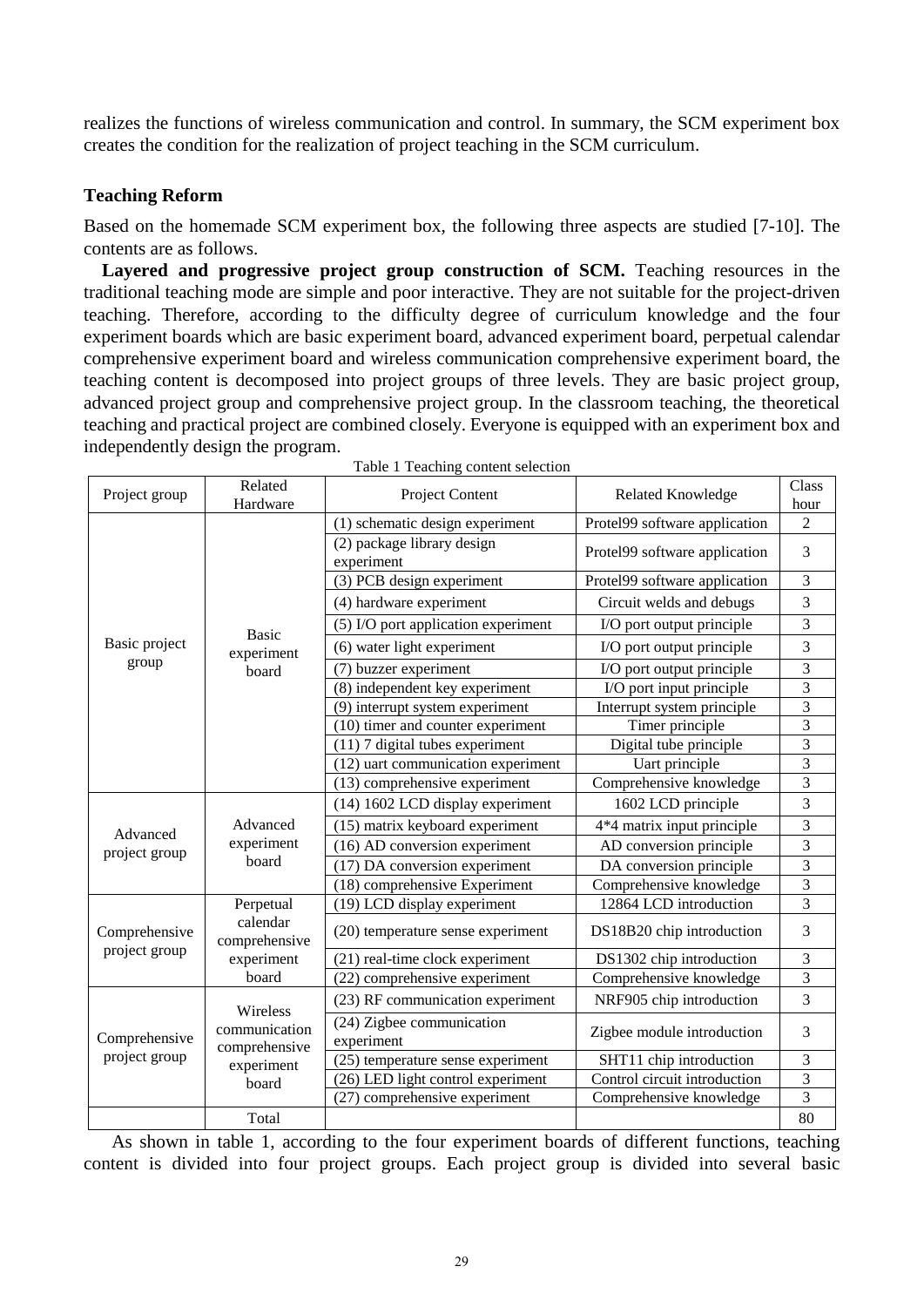experiments and one comprehensive experiment. The knowledge and skills involved in the basic experiments are in the required range of curriculum syllabus. Comprehensive experiment combines all knowledge points in the project group, consolidates the student knowledge, examines the mastering situation and deepens the understanding of knowledge points. In short, projects are from easy to difficult and progressive. Layered, classified and progressive project groups which guide students to progressively learn are constructed.

**Project-driven teaching method.** The above projects are considered, and the project-driven teaching method is used to implement teaching of SCM curriculum and play the leading role of teachers and main role of students. The method has nine steps which are project selection, project analysis, knowledge point extraction, task arrangement, knowledge point application, plan formulation, project implementation, project conclusion, thought and improvement. The steps are as follows.

(1) One appropriate experiment project is selected according to teaching progress.

(2) The experiment project is analyzed by heuristic teaching.

(3) The corresponding knowledge points are extracted. They are explained to let students have certain understanding. Students are guided by teachers to think independently, understand and digest the knowledge points by themselves.

(4) The teaching tasks are arranged.

(5) Students are encouraged to explore the solutions of problem. Namely their knowledge is applied to complete the task.

(6) The plan is formulated for the project.

(7) Students are allowed to design the program, and required to debug and verify the program in the SCM experiment box and complete the tasks.

(8) The project is concluded. The principle, program flow chart and program design are concluded in the form of courseware. The teaching focus of the project is emphasized.

(9) After-school thinking question is arranged to further consolidate the knowledge learning of students.

In short, a project-driven teaching method of SCM curriculum is proposed. The method emphasizes the student participation in teaching and guides students to learning when they do the project. It stimulates the student learning motivation and self-learning ability, and fully embodies the idea which is learning by doing and learning to do**.**

**Project teaching evaluation and curriculum assessment mechanism.** The SCM curriculum should focus on the analysis, understanding and application of the knowledge points, and practical ability assessment. Therefore, the student evaluation of the curriculum focuses on the practice ability,

and pays attention to the evaluation of student learning situations in the teaching process.  
\n
$$
S_{\text{Final}} = 10\% * S_{\text{usual}} + 30\% * \sum_{m} S_{m}^{E} / M + 60\% * S_{c}
$$
\n(1)

Where,  $S_{\text{Final}}$  represents the final score.  $S_{\text{usual}}$  represents the usual score.  $S_m^E$  represents the score of experiment project *m*. *M* represents the number of projects which need to be done in the curriculum teaching.  $S_C$  represents the score of final comprehensive project.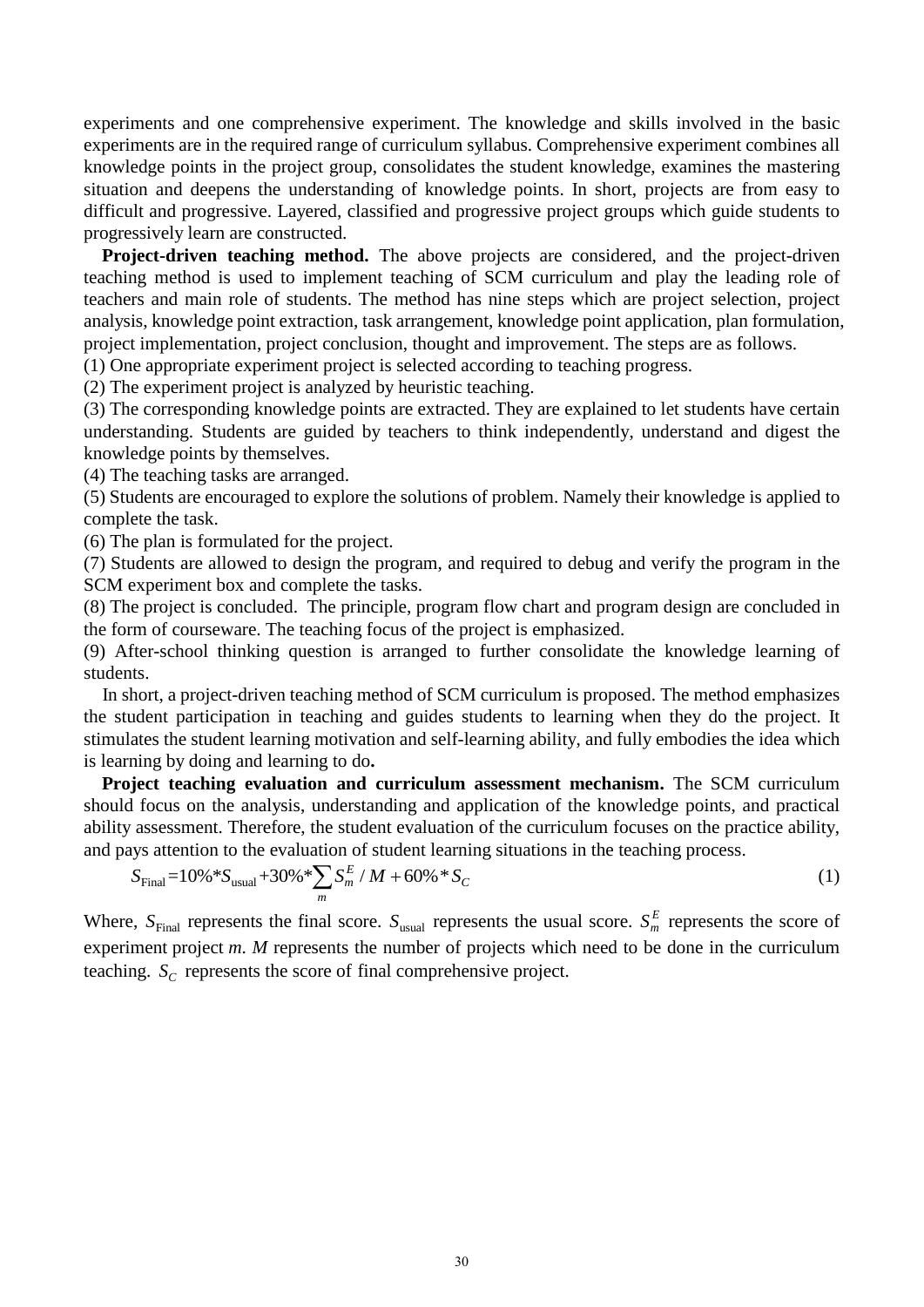| Teaching objectives of the project                                                                               | Aggregate     | The   |  |  |  |  |  |  |
|------------------------------------------------------------------------------------------------------------------|---------------|-------|--|--|--|--|--|--|
|                                                                                                                  | Score $(100)$ | Score |  |  |  |  |  |  |
| Does student understand the basic principle of knowledge points?                                                 | 10            | 8     |  |  |  |  |  |  |
| Can student use the KeilC51 software to design the project program?                                              | 25            | 20    |  |  |  |  |  |  |
| Can student debug and modify the program when function changes?                                                  | 20            | 20    |  |  |  |  |  |  |
| The writing situation of experiment report (Emphasize the program<br>flow chart, circuit diagram and experience) | 45            | 35    |  |  |  |  |  |  |
| Final score                                                                                                      | 100           | 83    |  |  |  |  |  |  |
| Table 3 Student evaluation table of final comprehensive project                                                  |               |       |  |  |  |  |  |  |
| $- - -$                                                                                                          |               |       |  |  |  |  |  |  |

Table 2 Student evaluation table of one experiment project

| Table 5 Buddhi Cyanaanon table of final complements to project |                |          |                |                |                                                             |  |  |  |
|----------------------------------------------------------------|----------------|----------|----------------|----------------|-------------------------------------------------------------|--|--|--|
| Content                                                        | Hardware       |          |                |                | Software Score   Design Report   PPT Report   Comprehensive |  |  |  |
| Weight                                                         | Score $(20\%)$ | $(20\%)$ | Score $(40\%)$ | Score $(20\%)$ | <b>Project Score</b>                                        |  |  |  |
| Student                                                        |                | 90       | 85             | 90             | 86                                                          |  |  |  |
|                                                                |                |          |                |                |                                                             |  |  |  |

As shown in Eq.1, the student learning evaluation is divided into three parts. The first part is usual performance which is evaluated according to the student class attendance, class status and homework situation assessment. It accounts for 10% of the final score. The second part is the implementation assessment of all experiment projects in the full term. It accounts for 30% of the final score. As shown in table 2, the student score of each experiment project is evaluated according to the student mastery situation of knowledge points, completion situation of tasks, design results and writing situation of experiment report. The third part is the performance in the final comprehensive project design. It accounts for 60% of the final score. Final comprehensive project design is that each student uses the hardware resource of SCM experiment box and knowledge points involved in the class, chooses a comprehensive project from the title library, and uses inside and outside class time to achieve the desired task. Each student also needs to submit the comprehensive project's hardware, program and research report, and report the design result in the form of courseware to other students. As shown in table 3, teachers give the score of final comprehensive project for each student according to the design results and weights. Finally, the final score of the SCM curriculum for each student is obtained.

# **Conclusion**

The project-driven teaching reform of SCM curriculum is studied. Based on the homemade SCM experiment box, the teaching reform is proposed. It develops SCM application talents, contacts actual daily life, weakens SCM theoretical knowledge, and integrates theoretical knowledge into each application experiment. Students not only learn new theoretical knowledge, but also solve some problems in the real life when they do the project. Meanwhile, the reform improves teaching quality of SCM curriculum. After further improvement, the reform is applicable to other application-oriented curriculums, and has some reference value.

# **Acknowledgments**

This study was supported by Zhejiang shuren university reform project of China under grant 2014JA1006, Zhejiang provincial education research planning project of China under grant JB039, and laboratory work research project (study on SCM remote experiment teaching platform based on project drive) of Zhejiang province higher education institute.

# **References**

[1] Ministry of education of the people's republic of china, Long-term education reform and development planning framework (2010-2020),